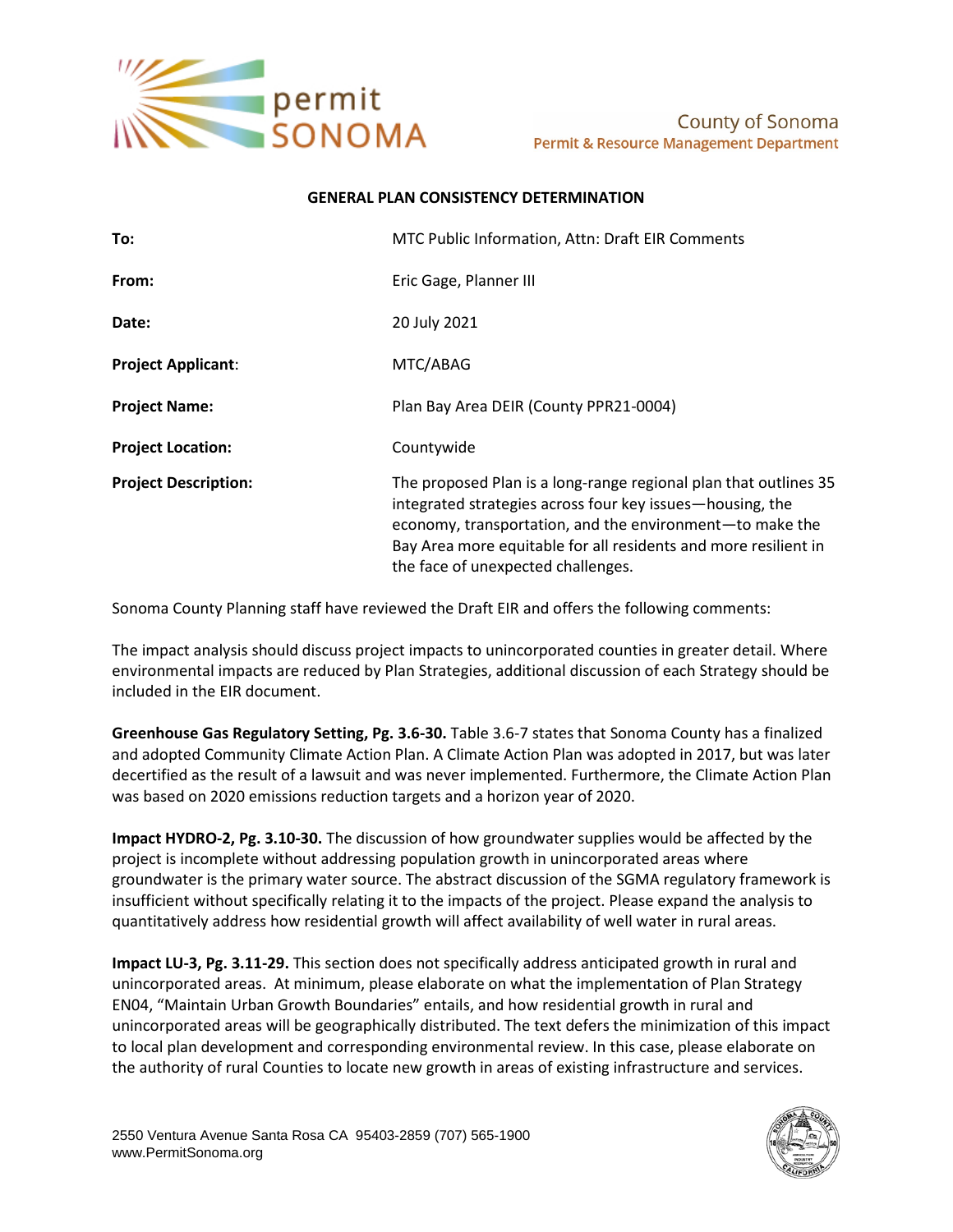**Impact TRA-2, Pg. 3.15-27.** Although this section states that implementation of the Plan will reduce VMT on average across the Bay Area region, it does not discuss how trip generation will occur in rural counties. Please address how residential growth in geographically dispersed populations of unincorporated counties will contribute to VMT.

**County Growth Control Measures, Pg. 3.11-17.** This section should also discuss community zoning constraints that limit residential densities in rural areas. Sonoma County has applied a Community Separator zoning district to 53,867 acres of land between urbanized communities. These Community Separator areas were adopted by the voters of Sonoma County and would require the passage of an new ballot measure to modify. The Community Separator zoning district encourages city-centered growth by reducing maximum residential densities in these border areas. These and other local zoningbased growth control measures also need to be addressed in the EIR.

## **General Plan Consistency Determination:** Inconsistent

## **Discussion**

For many years, the County Planning Department has emphasized the importance of city-centered growth through General Plan policy and zoning. Plan Bay Area and the associated RHNA allocation designate substantial residential growth outside of County-designated Urban Service Areas (USA). The USA boundaries delineate the planned extent of sewer and water infrastructure. The Sonoma County General Plan contains numerous policies prohibiting or discouraging the expansion of service infrastructure outside of the USA boundary. This policy position aligns with long-standing LAFCO policy and regulation prohibiting extension of services without annexation into an incorporated city. As noted above, the County has 53,867 acres of land under a Community Separator combining district, a zoning designation intended to focus new growth in urbanized areas by prohibiting high density residential development in areas between urbanized communities. The Community Separators adopted by the voters of Sonoma County, and would require the passage of a ballot measure to modify.

Plan Bay Area should allocate new growth within existing USAs served by water and sewer, and city spheres of influence for future annexation. The EIR should evaluate and quantify the maximum residential capacity of these relatively small geographic areas within rural counties. The impact analysis and housing allocations should be adjusted accordingly.

## **Applicable General Plan Policies:**

**AR-2c:** Avoid urban level services within the Urban Service Area surrounding the City of Sebastopol prior to annexation except where consistent with the policies of the Public Facilities and Services Element. Development in that area prior to annexation may be served by rural services and shall be designed to permit realization of the urban potential upon annexation.

**LU-2c:** Encourage the retention and production of diverse types of housing within Urban Service Areas in order to provide adequate housing choices for current and future residents.



**Sonoma County Permit and Resource Management Department** 2550 Ventura Avenue Santa Rosa CA 95403-2859 (707) 565-1900 www.PermitSonoma.org

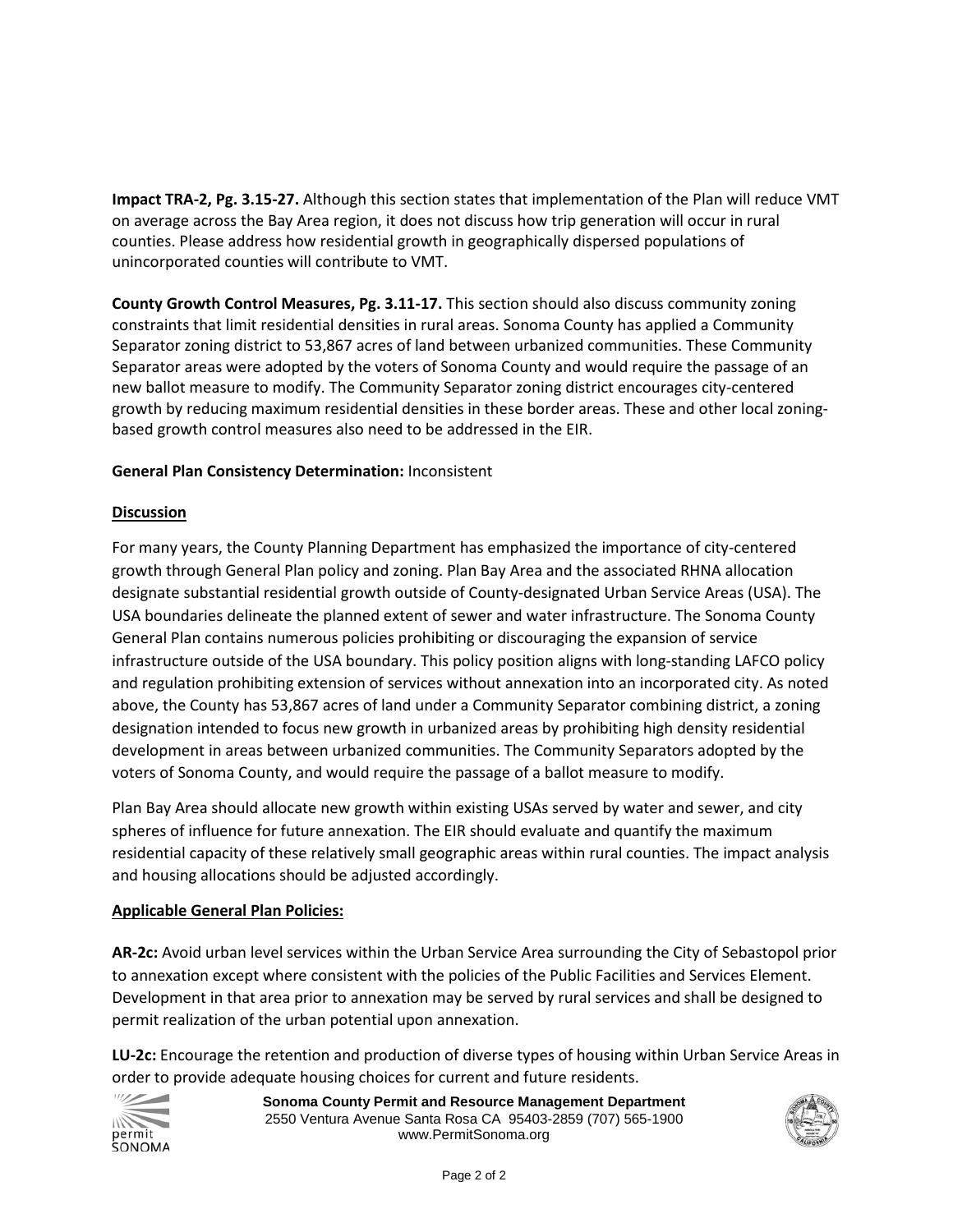**LU-3c:** Avoid urban sprawl by limiting extension of sewer or water services outside of designated Urban Service Areas pursuant to the policies of the Public Facilities and Services Element.

**LU-5a:** The County shall neither approve extension of sewer service into any Community Separator nor approve connection of any lot in a Community Separator to existing sewer service except as allowed by the policies of the Public Facilities and Services Element.

**LU-5e:** Avoid amendments to increase residential density in Community Separators, since these densities were established based upon the policies set forth in other elements of this plan as well as the open space, separation, and visual considerations identified in this section. The integrity of Community Separators cannot be maintained at densities in excess of one unit per ten acres. However, under no circumstances shall this policy be used to justify an increase in density from that designated on the Land Use Map.

**LU-6i:** Provide expanded opportunities for a mix of residential and commercial or industrial use in Urban Service Areas.

**LU-15c:** Avoid new Urban Service Areas or entities, except where necessary to resolve water quality problems resulting from failing septic systems.

**LU-16p:** Redevelopment and/or intensification of existing uses in the Santa Rosa Urban Service Area south of Todd Road is not desirable without the extension of sewer service. Development applications prior to annexation should be limited to uses that can be served by septic systems.

**LU-17b:** Avoid urban level services within the Urban Service Area surrounding the City of Sebastopol prior to annexation except where consistent with the policies of the Public Facilities and Services Element. Development in that area prior to annexation may be served by rural services and shall be designed to permit realization of the urban potential upon annexation.

**OSRC-1j:** No lands within a Community Separator should be included in a City's Urban Growth Boundary or Sphere of Influence, in an Urban Service Area for an unincorporated community, or annexed to a city unless the lands are first removed from the Community Separator.

**PF-1f:** Avoid extension of public sewer services outside of either a sphere of influence or Urban Service Area. To the extent allowed by law, consider exceptions to this policy only:

- (1) Where necessary to resolve a public health hazard resulting from existing development, or
- (2) Where appropriate to allow farmworker housing or an affordable housing project providing exclusively lower income housing on properties adjoining urban service boundaries.

**PF-1h:** Avoid extension of public water service to a property that is outside of both the Urban Service Area and sphere of influence of the water provider. Consider exceptions to this policy, to the extent allowed by law, only:

(1) Where necessary to resolve a public health hazard resulting from existing development such as failing wells or groundwater contamination, or



**Sonoma County Permit and Resource Management Department** 2550 Ventura Avenue Santa Rosa CA 95403-2859 (707) 565-1900 www.PermitSonoma.org